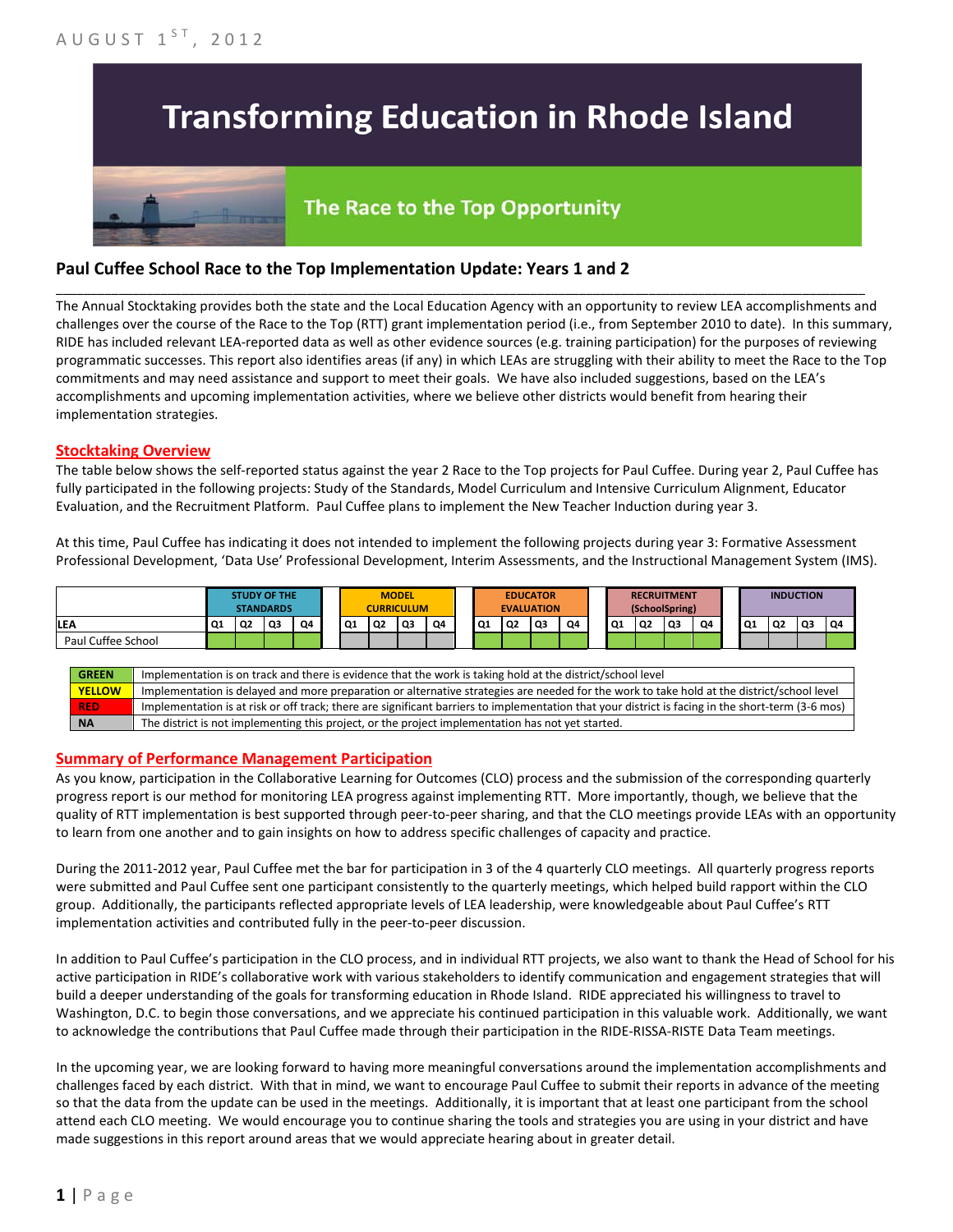#### **System of Support 1: Standards and Curriculum**

As of July 2012, Paul Cuffee is on-track against the System of Support 1 year 1 and year 2 commitments and tasks for Race to the Top, reflected in the tables below. Based on the quarterly progress reports submitted by Paul Cuffee, we have assessed the district as 'on track', 'delayed' or 'off track/at risk' on each task utilizing the criteria described on page 1 of this report.

| Year 1:<br><b>Study of the Standards</b><br>SY10-11             |                    |   | Year 2:<br>SY11-12 |
|-----------------------------------------------------------------|--------------------|---|--------------------|
| Identify educators to participate in the Study of the Standards | $X^*$              |   |                    |
| Specify names and invite participants                           | $\mathbf{v}$       |   |                    |
| Coordinate schedule with RIDE for all participants              | $\mathbf{\Lambda}$ | ^ | $\sqrt{ }$         |
| Complete planned educator training                              | $\mathbf{\Lambda}$ |   |                    |

*\*Please note: the 'x' in the above table represents the anticipated completion timeline set by RIDE, not when the district completed the task.*

| Intensive Curriculum Alignment and Model Curriculum Development                                                                                                                                                                                           | Year 1:<br>SY10-11 |   | Year 2:<br>SY11-12 |
|-----------------------------------------------------------------------------------------------------------------------------------------------------------------------------------------------------------------------------------------------------------|--------------------|---|--------------------|
| Develop and communicate a multi-year Transition Plan for the Common Core State Standards implementation, including clear<br>expectations for school level transition benchmarks and a plan for developing a curriculum aligned to the CCSS in grades K-12 | x                  | x | ⋏                  |
| Identify opportunities for educators to work collaboratively to deepen understanding of CCSS (e.g. Common Planning Time, grade<br>level team, department meetings, faculty meetings)                                                                      |                    | x | x                  |
| Conduct analyses of each core curricula to ensure that each is aligned to standards, guaranteed and viable                                                                                                                                                | x                  |   |                    |
| ldentify which, if any, curriculum development is needed as well as the method by which curriculum will be developed (i.e. Model<br>Curriculum with the Charles A. Dana Center, through an LEA cohort, or individually)                                   |                    | X |                    |
| Create implementation plan, including the identification of aligned resources, to support roll out of new curricula                                                                                                                                       |                    | X | x                  |
| Develop curriculum aligned to the Common Core State Standards, including participation in Dana Center curriculum writing and<br>leadership sessions (if applicable)                                                                                       |                    | X | x                  |

As noted in Paul Cuffee's quarterly progress reports, the school met their RTT goal (i.e. 4 educators per building) for participation in the Study of the Standards training sessions. Paul Cuffee distributed the Standards guidebooks to all applicable teachers. Additionally, the district has attended supplemental professional development geared towards increasing readiness to transition through focusing on text complexity, developing text-dependent questions, and deepening understanding of the mathematics standards.

Paul Cuffee has made progress against implementing a guaranteed and viable curriculum aligned to the new common core state standards. During the 2011-2012 school year, grade-level and content area teams collaborated on the alignment of the current curriculum to the new standards. In preparation for the upcoming school year, Paul Cuffee's School Improvement Team created a comprehensive School Improvement Plan focused on next steps regarding the implementation of an aligned curriculum. Additionally, Paul Cuffee has scheduled five cross-school working sessions in the 2012-2013 school year for faculty collaboration on alignment, and the facilitators have already drafted the agendas and sequencing of tasks for those meetings.

In their quarterly progress reports, Paul Cuffee noted that they have encountered the following challenges around this work:

- Limitations on the number of educators who could attend the RIDE Study of the Standards training sessions
- Distributing knowledge of the new common core state standards across three divisions
- The school had limited professional development time allocated to this work during SY11-12 due to other initiatives

We want to commend Paul Cuffee on their collaboration (both in-district and cross-district) around resources and strategies that will deepen educator understanding of the new Common Core State Standards and accelerate the implementation of the new standards at the classroom level. We hope that you will take the opportunity to share the curriculum materials you are developing with your fellow CLO colleagues during upcoming meetings, or with all districts through the Instructional Improvement System (IMS). We look forward to hearing about your progress working collaboratively with the other districts, and on new in-district initiatives, as well as the successes and challenges you encountered along the way, as you (and all districts) begin planning for next steps following the common core state standards alignment.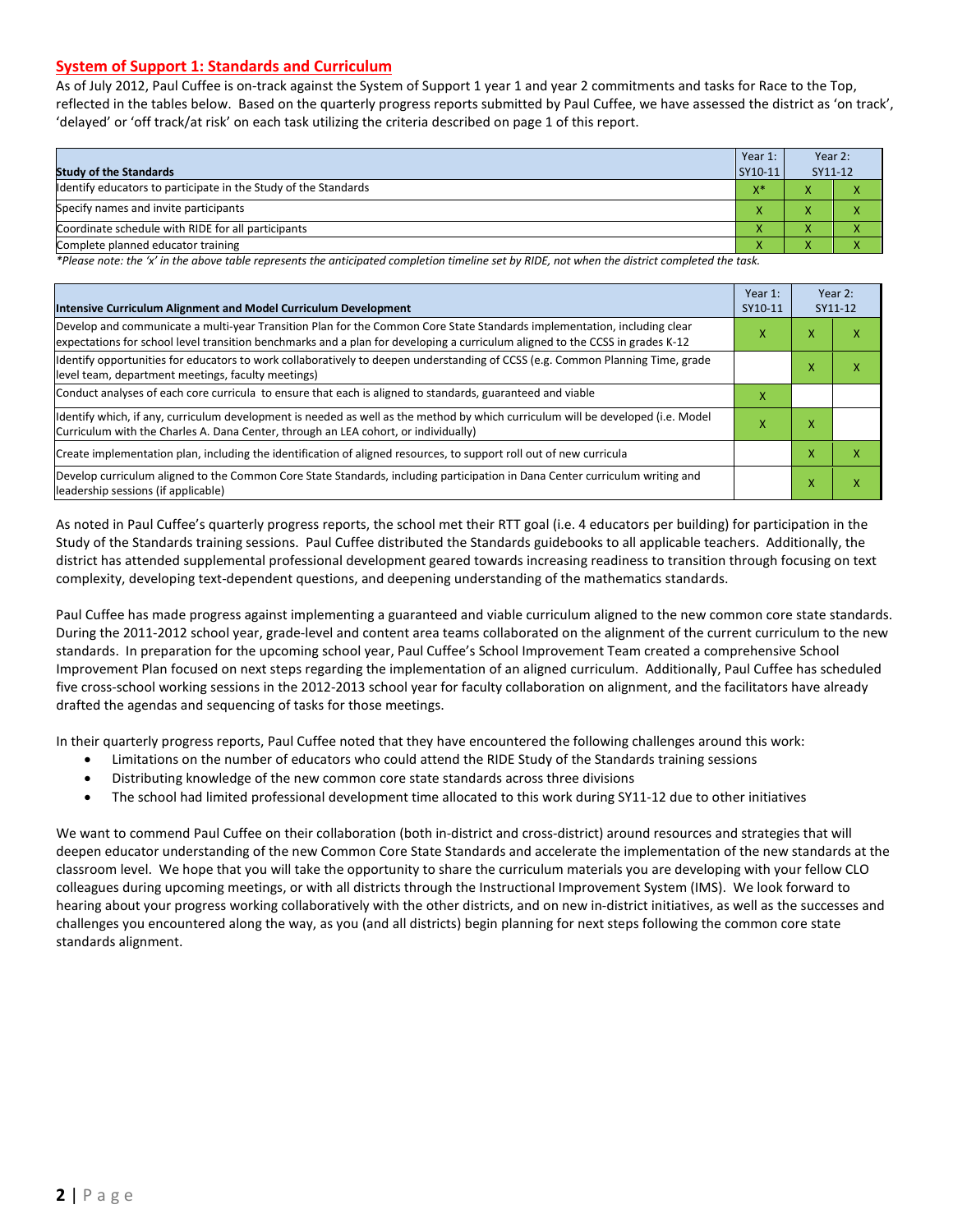#### **System of Support 2: Instructional Improvement Systems**

As of July 2012, Paul Cuffee is on-track against the System of Supports 2 year 1 and 2 commitments and tasks for Race to the Top. We also want to thank the district for their participation in the RISSA-RISTE-RIDE Data Team meetings, which have helped inform RIDEs implementation strategy for the RTT Data Systems.

Thus far, Paul Cuffee has indicated that they do not plan to implement the following initiatives during the 2012-2013 school year: Formative Assessment online professional development modules, Interim Assessments, and the 'Data Use' professional development series. Additionally, Paul Cuffee attended administrator training on the Instructional Management System (IMS) Primary (Pinnacle) and RtI (Exceed) platforms.

At this time, RIDE encourages Paul Cuffee to confirm the timeline for their participation in these projects.

| Formative Assessment Online Professional Development Modules                                                                                                                                             | Year 1:<br>SY10-11 | Year $2$ :<br>SY11-12 |  |
|----------------------------------------------------------------------------------------------------------------------------------------------------------------------------------------------------------|--------------------|-----------------------|--|
| Create multivear plan for implementation of formative assessment PD modules, including the process and timelines by which all<br>educators will participate in the formative assessment training modules |                    |                       |  |
| Identify facilitators who will support the implementation of formative assessment practices in daily instruction                                                                                         |                    |                       |  |

| 'Data Use' Professional Development                                                                                                                                                                                                                                                     | Year 1:<br>SY10-11 | Year 2:<br>SY11-12      |
|-----------------------------------------------------------------------------------------------------------------------------------------------------------------------------------------------------------------------------------------------------------------------------------------|--------------------|-------------------------|
| Complete a needs assessment survey indicating the use of and collaboration around data within schools and across the LEA                                                                                                                                                                |                    | $\overline{\mathsf{x}}$ |
| Based on RIDE implementation plan, determine the timing (i.e. Year 1, Year 2, or staggered across Year 1 and Year 2) of LEA<br>participation in 'Data Use' Professional Development and provide RIDE with the schools that will participate in Year 1 and/or Year 2<br>training cohorts |                    |                         |
| In coordination with RIDE, select 'Data Use' training dates for each cohort of schools, as applicable                                                                                                                                                                                   |                    | Year 1                  |
| Identify and provide RIDE with the leadership team members from each school who will participate in the Year 1 and/or Year 2<br>training cohorts, as applicable                                                                                                                         |                    | Year 1                  |

*\* Please note that, for this project, 'year 1' refers to cohort 1 taking place during SY2012-13, and 'year 2' refers to cohort 2 taking place during SY2013-14.*

| <b>Interim Assessments</b>                                                                                                                                                              | Year $1$ :<br>SY10-11 | Year 2:<br>SY11-12 |
|-----------------------------------------------------------------------------------------------------------------------------------------------------------------------------------------|-----------------------|--------------------|
| Identify method by which all educators will have access to interim assessments                                                                                                          |                       |                    |
| Develop timeline for training of all educators in the use of interim assessments utilizing train-the-trainer model                                                                      |                       |                    |
| Develop protocols or expectations regarding the use of interim assessment to inform instruction including timelines for<br>administration and process for scoring and reporting results |                       | $\mathbf v$        |

| <b>Instructional Management System (IMS)</b>                                                                                                                                                                                           | Year 1:<br>SY10-11                     |                   | Year $2:$<br>SY11-12 |
|----------------------------------------------------------------------------------------------------------------------------------------------------------------------------------------------------------------------------------------|----------------------------------------|-------------------|----------------------|
| Designate an LEA data steward to support decision making around data collections and systems implementation and to provide input<br>and feedback on data initiatives through designated representatives                                | Identify<br><b>LEA Data</b><br>Steward | X                 | x                    |
| Maintain data quality standards of local student information systems and upload local assessment data and program information as<br>required by RIDE in a timely manner                                                                | x                                      | $\checkmark$<br>× | x                    |
| Review the RIDE IMS Training Plan and develop a multiyear training and implementation plan to provide all educators with access<br>and training on the system                                                                          |                                        |                   | X                    |
| Based on IMS Training Plan guidance, register and attend training for Administrative Users (i.e. users who will maintain and configure<br>both the Primary IMS and RtI Module) and LEA Trainers (i.e. staff to be trained as trainers) |                                        |                   | X                    |
| Following RIDE training, LEA Administrative Users and LEA Trainers configure the IMS for educator use and to provide end users with<br>access and training needed to utilize the IMS for daily activities                              |                                        |                   | x                    |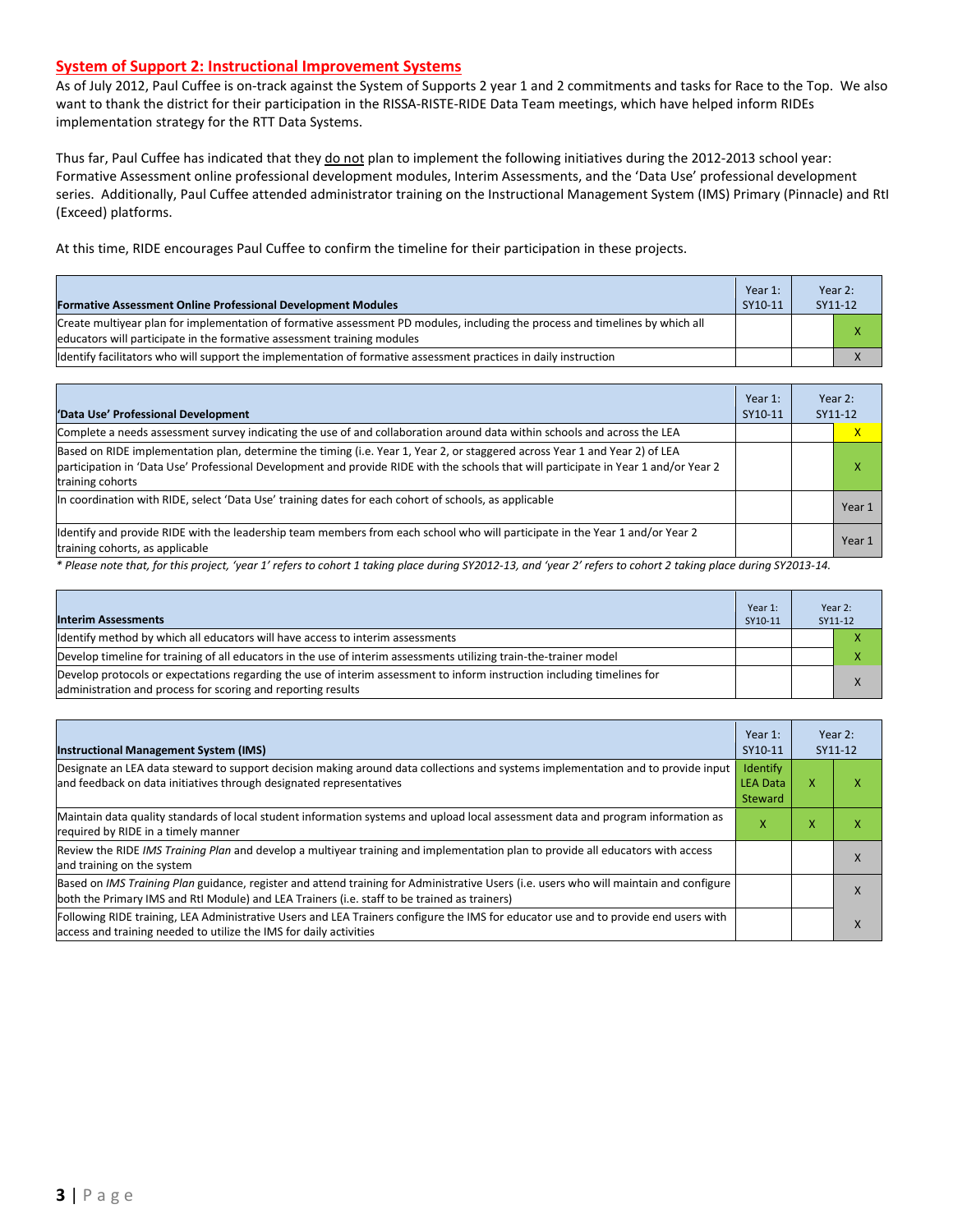#### **System of Support 3: Educator Effectiveness**

As of July 2012, Paul Cuffee is on-track against the System of Support 3 year 1 and 2 commitments and tasks for Race to the Top.

| <b>Educator Evaluation</b>                                                                                                                                                                            | Year 1:<br>SY10-11 |   | Year 2:<br>SY11-12 |
|-------------------------------------------------------------------------------------------------------------------------------------------------------------------------------------------------------|--------------------|---|--------------------|
| Participate in educator evaluation model design, development and refinement feedback opportunities.                                                                                                   |                    | X | x                  |
| Identify District Evaluation Committee members, responsible for monitoring the implementation of the system and providing<br>recommendations to LEA leadership teams.                                 | X                  | X | χ                  |
| Participate in field testing to support RI Model development                                                                                                                                          | x                  |   |                    |
| ldentify individuals who will serve as primary and, if applicable, secondary/complementary evaluators                                                                                                 |                    |   | x                  |
| Send all required evaluators to RIDE-provided evaluator training on model; Send evaluators and system administrators to training on<br>the Educator Performance Support System (EPSS) data system     | X                  | X | x                  |
| Examine LEA Policies and Contracts for Challenges; where applicable, consider memorandums of understanding or contract renewal<br>language which will support district implementation of evaluations. | X                  | X | χ                  |
| Create a plan for the appropriate use of funds to support implementation of educator evaluation system.                                                                                               | x                  |   | x                  |
| Complete required RI Model components of educators and building administrator evaluations.                                                                                                            |                    | x | x                  |
| Submit evaluation data and documentation (e.g. component and summative level ratings, verified rosters); provide other requested<br>information to support RIDE research and system improvement.      |                    |   | χ                  |

Based on their quarterly progress reports, Paul Cuffee has implemented all gradual implementation components of the Rhode Island Model for teacher and building administrator evaluations and submitted summative ratings to RIDE.

To support teacher understanding of the evaluation process, Paul Cuffee created a District Evaluation Committee (DEC) which has been submitted to RIDE. Additionally, the school held grade-level meetings to introduce the evaluation process and to support teachers in developing their professional practice goals and student learning objectives. The DEC met at the end of the 2011-2012 school year to review this year's experiences with the Evaluation process, develop and refine our appeals process, and reflect on our steps for next year.

Paul Cuffee attended all evaluation training modules offered by RIDE during the 2011-2012 school year and are registered for the upcoming summer training. We want to remind the district that all personnel responsible for evaluating teachers and building administrators must attend Academy training during summer 2012, as well as two half-days of additional professional development taking place over the 2012- 2013 school year and online observation practice; personnel responsible for evaluating both teachers and building administrators (e.g., a principal who evaluates teachers and an assistant principal) are only required to attend the *Academy for Personnel Evaluating Teachers*.

In their quarterly progress report, Paul Cuffee noted that they have encountered the following challenges around this work:

• Anticipated capacity challenges around the current leadership levels when moving to full implementation

RIDE would like to encourage Paul Cuffee to continue to provide feedback to RIDE around the development and refinement of educator evaluation processes. Additionally, we would encourage Paul Cuffee to share some of the structures and processes they put in place to support the evaluation process during the upcoming CLO meetings.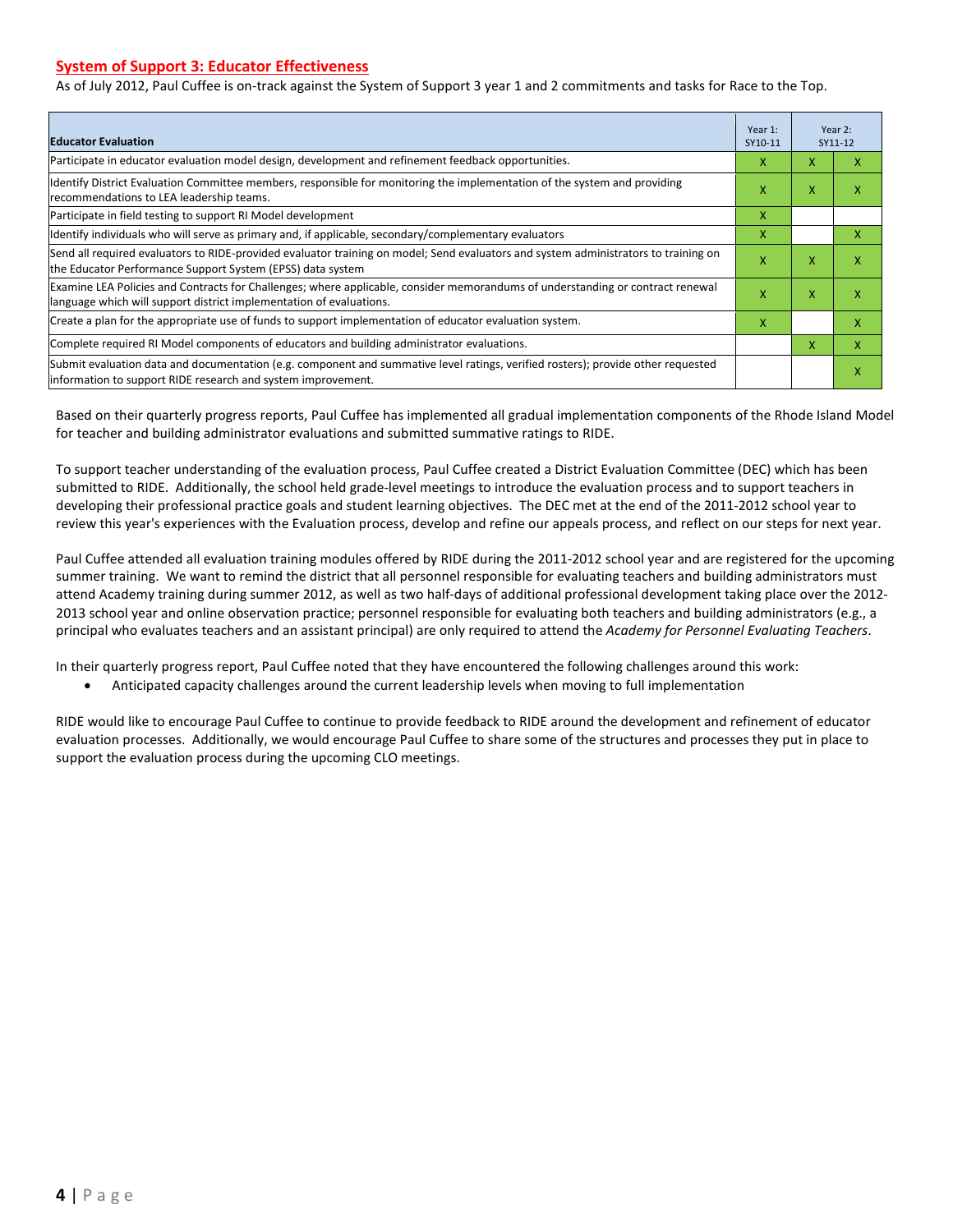#### **System of Support 4: Human Capital Development**

As of July 2012, Paul Cuffee is on-track against the System of Support 4 year 1 and 2 commitments and tasks for Race to the Top.

| <b>Recruitment (SchoolSpring)</b>                                                            | Year 1:<br>SY10-11 |  | Year 2:<br>SY11-12 |
|----------------------------------------------------------------------------------------------|--------------------|--|--------------------|
| Provide RIDE with feedback on the desired functionality of a state-wide recruitment platform | X                  |  |                    |
| Attend orientation sessions with selected vendor and train relevant personnel as needed      |                    |  |                    |
| Post open positions using the state-wide Recruitment Platform (SchoolSpring)                 |                    |  |                    |

| <b>Beginning Teacher Induction</b>                                                                                                                                            | Year 1:<br>SY10-11 |        | Year 2:<br>SY11-12 |
|-------------------------------------------------------------------------------------------------------------------------------------------------------------------------------|--------------------|--------|--------------------|
| Provide RIDE with feedback around the proposed design of the Induction Coach program                                                                                          | x                  |        |                    |
| If applicable, recommend potential Induction Coaches to RIDE                                                                                                                  | x                  |        |                    |
| Review and revise hiring policies, timelines and processes in order to support appropriate and timely projections for anticipated hires<br>requiring induction coach services | л                  |        | χ                  |
| Provide RIDE with list of beginning teachers who will receive Induction Coach support in a timely manner in order to ensure that all<br>beginning teachers have coaching      |                    |        |                    |
| Participate in RIDE-provided information opportunities in order to learn about induction coach program                                                                        | $\mathbf x$        | $\sim$ | л                  |

As noted in their quarterly progress reports, Paul Cuffee used SchoolSpring platform extensively this hiring season to recruit for a number of openings for the 2012-2013 school year. The school noted that they received more than 250 applicants, including a number of principal candidates. The platform was deemed successful and has become one of the key recruitment tools for the school.

While Paul Cuffee did not participate in the Induction Coach beginning teacher support project during the 2011-2012 school year, we are pleased to note that through collaboration between RIDE and the school, Paul Cuffee will be participating in this project during the 2012- 2013 school year. In addition to a RIDE-provided Induction Coach, staff from the school will participate in the Induction Coach training and will increase the beginning teacher coaching capacity at Paul Cuffee.

In the upcoming CLO sessions, RIDE looks forward to engaging in a deeper conversation around the revisions that Paul Cuffee and other LEAs have made to their hiring policies, timelines and processes in order to support broader human capital initiatives including recruitment of highly qualified and diverse candidates and providing data-driven induction support to beginning teachers.